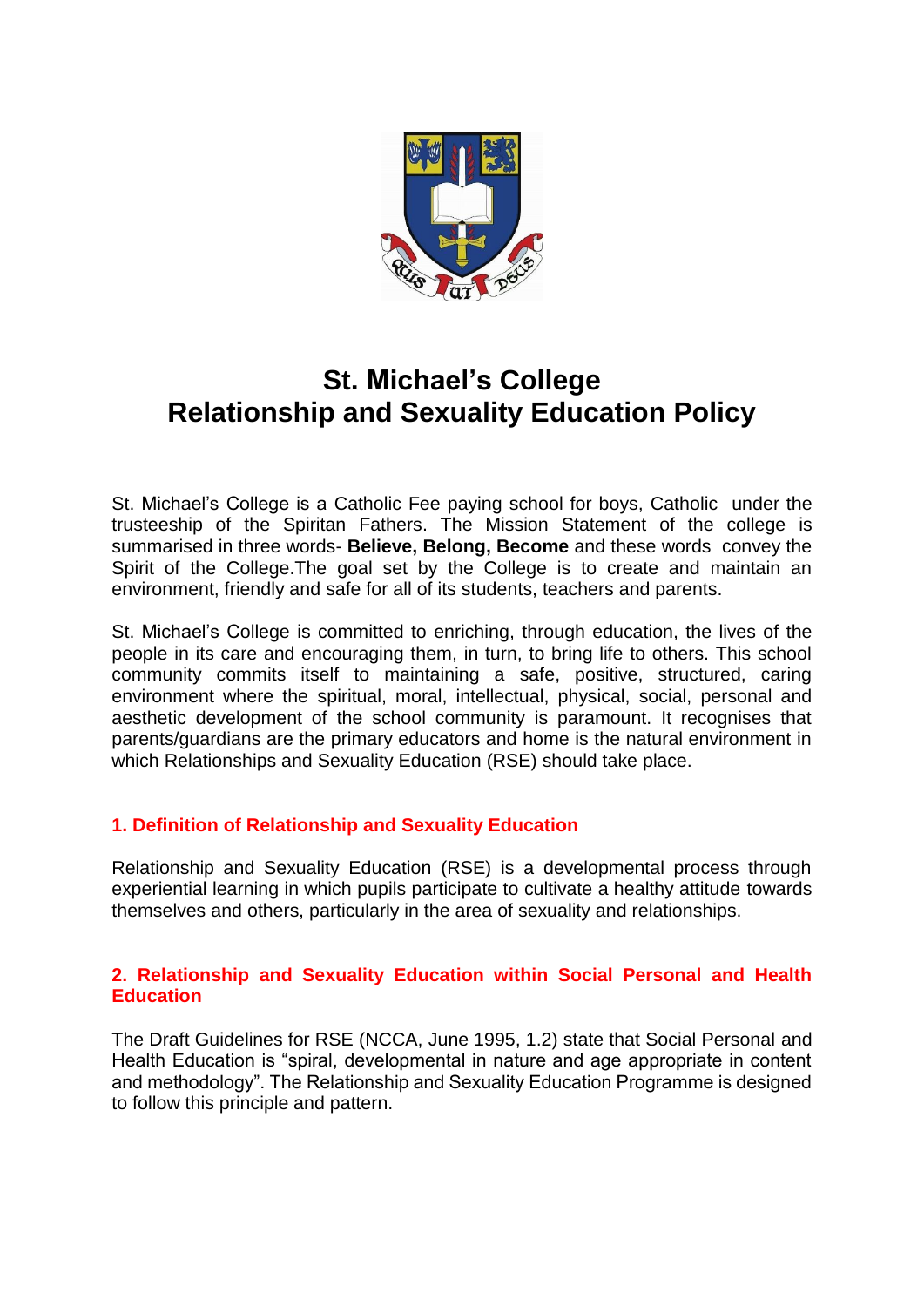## **3. The Aims of our Relationship and Sexuality Programme (RSE)**

- To help young people understand and develop friendships and relationships.
- To promote an understanding of sexuality.
- To promote a positive attitude to one's own sexuality and in one's relationship with others.
- To promote knowledge of and respect for reproduction.
- To enable pupils to develop attitudes and values toward their sexuality in a moral, spiritual and social framework in keeping with the policy of the school.
- To provide opportunities for pupils to learn about relationships and sexuality in ways that may help them think and act in a moral, caring and responsible way.

It is acknowledged that in a course of limited duration these aims are aspirational*.* 

## **4. To what will this policy apply?**

This policy will apply to all aspects of teaching and learning about relationships and sexuality. Discussion about relationships and sexuality also takes place in other classrooms other than SPHE/RSE; it is therefore important that all teachers are familiar with RSE policy.

## **5. To whom will this policy apply?**

This policy will apply to school staff, students, Board of Management, parents/guardians, visiting speakers and external facilitators and will be freely available to all personnel. Relationship and Sexuality Education Policy – St Michael's College.

## **6. Guidelines for the management and organisation of Relationship and Sexuality Education in our school**

The Principal will make arrangements regarding the teaching of the RSE Programme and the deployment of staff. Teachers will follow the guidelines and lesson plans drawn up by the National Council for Curriculum and Assessment (NCCA). One timetabled period per week will be allocated to SPHE and out of the SPHE Programme in the year; **six timetabled periods will be assigned to RSE.** 

RSE is included in the Transition Year programme.

Fifth and Sixth Year: RSE will be an integral part of the Religious Education Programme (minimum of six lessons per year).

**7. The division between biological and non-biological aspects of sex education**  The school policy is that the Science and SPHE Departments deal with the biological aspects of reproduction.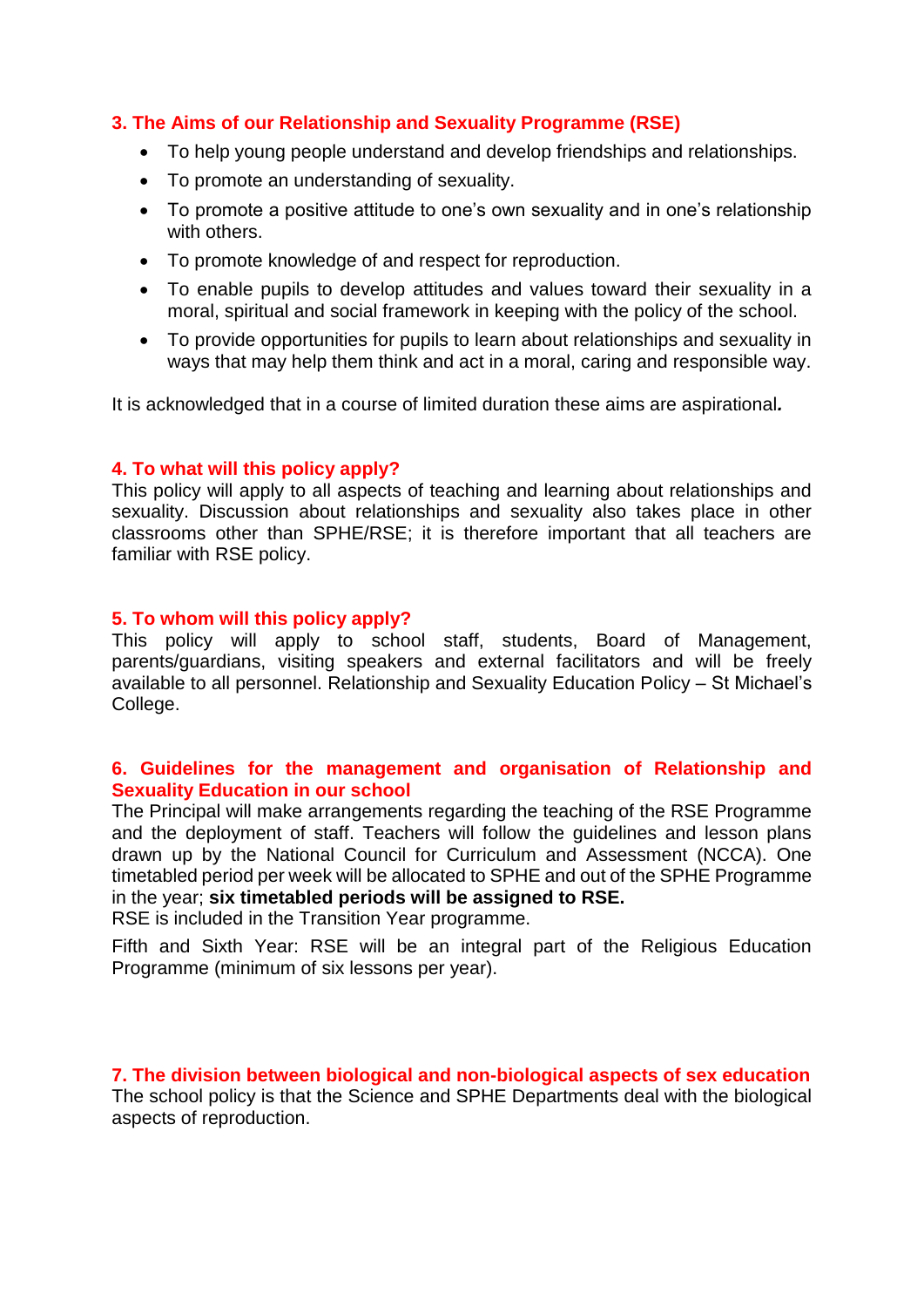## **8. Classroom Issues**

### **Participation**

SPHE is a core curricular subject on the Junior Cycle Curriculum. Relationships and Sexuality (RSE) is one module of the programme. Parents/Guardians should be informed of the RSE Policy from the time of enrolment of the student. While all partners in the school community – teaching staff, parents and management – are agreed on the programme we recognise, nevertheless, the right of any parent/guardian who so wishes to request that his/her son/daughter should not participate in the programme. The school will respect this choice. Where students are withdrawn from RSE the school cannot take responsibility for any versions of class content passed on to them by other students. Parents/Guardians wishing to withdraw their son/daughter must contact the Year Head in the first instance. After discussion with the Year Head, if the Parent/Guardian still wishes to withdraw their child from RSE, then this request should be made in writing to the Principal in September of each year; otherwise the student will take part in the RSE classes.

## **Answering Questions**

While it is important to create an environment in SPHE/RSE in which students can discuss issues openly, teachers may not be able to answer all questions asked and should set appropriate limits. Inappropriate questions will not be answered by a teacher in class. Students may ask questions about issues which are not included on the curriculum. On these and all questions asked, teachers should use their professional judgement, guided by the age of the students, together with the student's emotional maturity, the RSE Curriculum and RSE Policy for the school.

## **Management of Information**

It is school policy that if a teacher receives an allegation or has a suspicion that a pupil is being abused (*as defined in Children First: National Guidance for the Protection and Welfare of Children*), the teacher should, in the first instance, report the matter to the Principal/Designated Liaison Person (DLP) or in exceptional circumstances to the Chairperson of the Board of Management.

The Principal/DLP will decide whether to inform the parents/guardians and /or appropriate authorities and may arrange for counselling. Although there is no legal duty on a teacher, or a Principal/DLP, to inform the parents/guardians of matters which a child has confided to them:

Teachers must not promise absolute confidentiality

Students must be made aware that any incident may be conveyed to the Principal and possibly to parents/guardians if the Principal decides that it is in the best interests of the student to notify parents;

Teachers must indicate clearly to students when the content of a conversation can no longer be kept confidential – the student can then decide whether to proceed or not.

Where the matter is reported to the Principal/ (DLP) and he or she is satisfied on advice that there are reasonable grounds for the suspicion or allegation, a report should be made to HSE as per the school's Child Protection Policy, in accordance with the requirements of the Department of Education and Skills' *Child Protection Procedures for Primary and Post Primary.*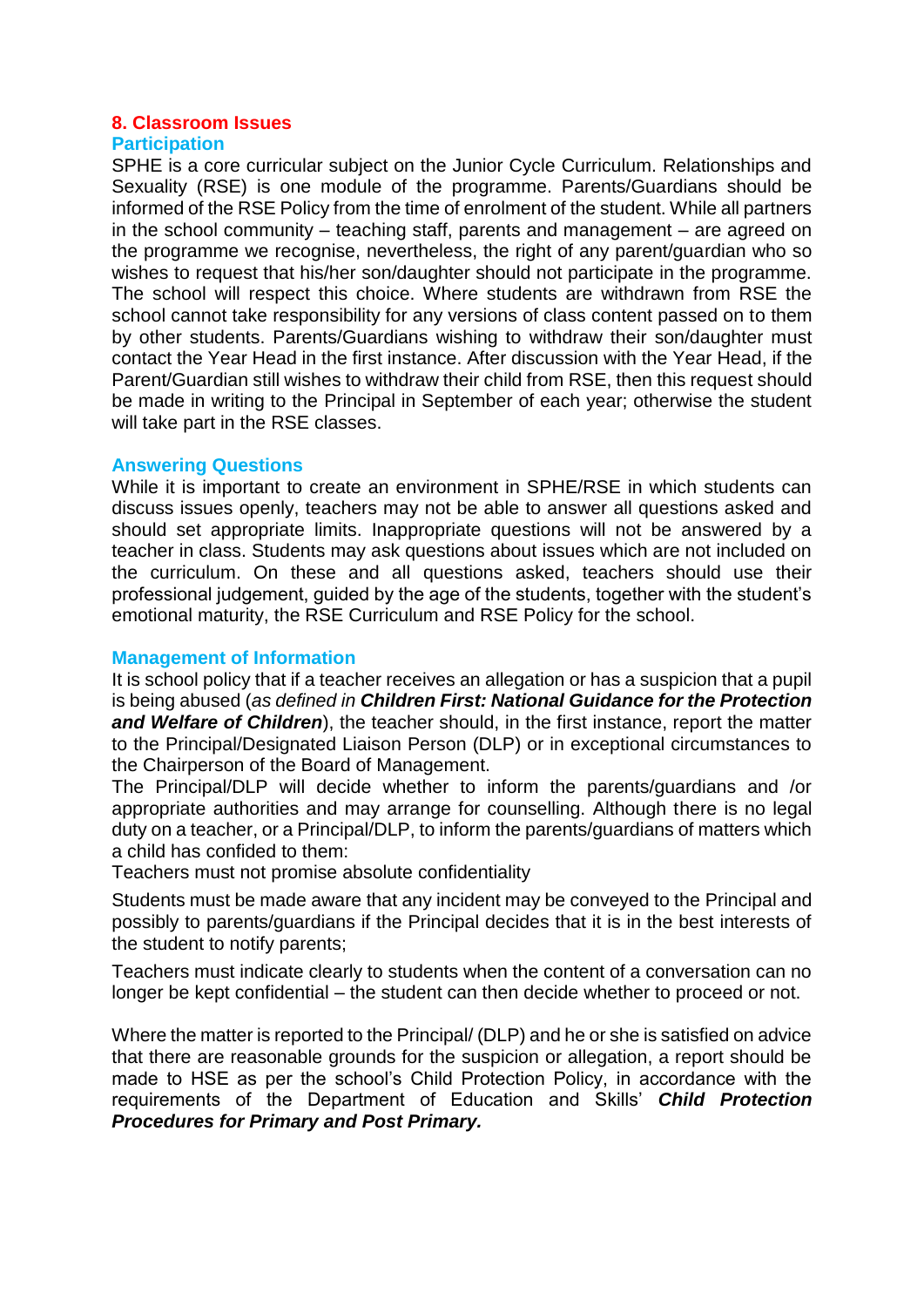The Principal will report to the Board of Management as per section 4.3 of the *Child Protection Procedures for Primary and Post Primary.* 

It is essential that all times the matter be treated in the strictest confidence and not discussed except among the parties mentioned above.

### **Outside Speakers**

Outside speakers are invited to speak at St Michael's College and will be directed to the school's website for the school's RSE policy.

While visitors to the classroom can be immensely valuable as part of the SPHE programme, the delivery of the programme remains the responsibility of the teacher. In light of this, it is recommended that where visitors/outside agencies are used to support SPHE, the SPHE teacher should remain with the class group during the visit. (Appendix: Details of outside speakers and agencies.

## **Sexual Activity**

Teachers should use their professional judgement, guided by the age of the students, together with the student's emotional maturity, the RSE Curriculum and the RSE Policy for the school, while dealing with the topic of Sexual Activity. It is advisable that teachers give young people information on the age of consent which, following the passage of the Criminal Law (Sexual Offences) Act, 2006, is 17 years for both males and females.

#### **Family Planning**

The post primary RSE Curriculum Guidelines state that the subject of Family Planning should be covered within the Senior Cycle RSE Programme. The RSE Programme requires that young people are provided with information about methods of contraception. Teachers should use their professional judgement, guided by the age of the students, together with the student's emotional maturity, the RSE Curriculum and RSE Policy for the school, while dealing with the topic of family planning.

#### **Homosexuality**

Teachers do not promote any one life-style as the only acceptable one for society and therefore it is inevitable and natural that homosexuality will be discussed during a programme of sex education. The post primary RSE Curriculum Guidelines include the subject of sexual orientation. The Equal Status Act, 2004 prohibit discrimination across nine grounds, including homosexuality. Teachers should use their professional judgement, guided by the age of the students, together with the student's emotional maturity, the RSE Curriculum and RSE Policy for the school, while dealing with the topic of sexual orientation.

## **Sexually Transmitted Infections**

Creating awareness of Sexually Transmitted Infections (STIs) is undertaken in second level schools. Information on STIs is mainly addressed in the Senior Cycle. Teachers should use their professional judgement, guided by the age of the students, together with the student's emotional maturity, the RSE Curriculum and RSE Policy for the school, while dealing with the issue of Sexually Transmitted Infections.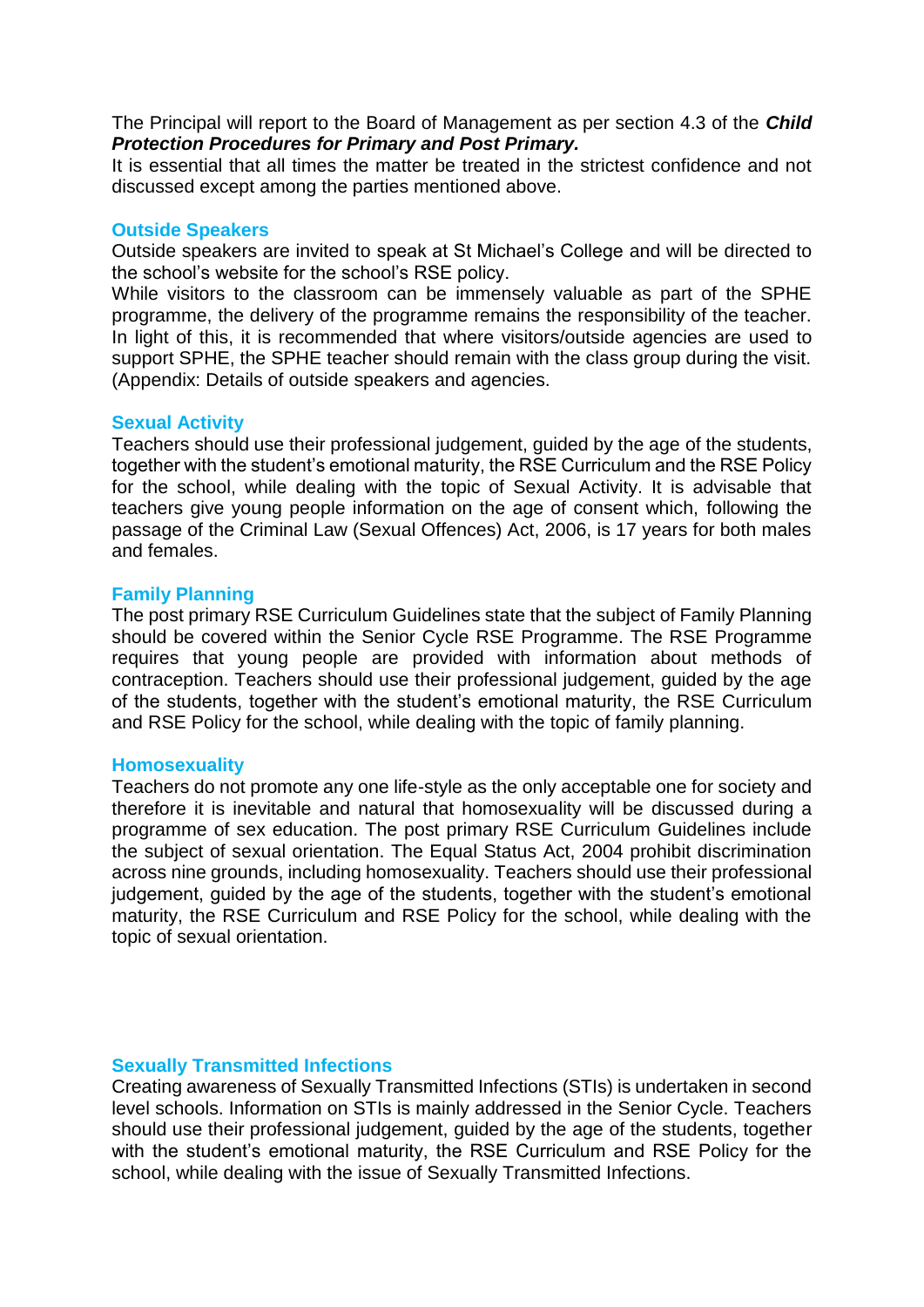#### **Special Needs**

Children with special needs may need more help than others in coping with the physical and emotional aspects of growing up.

### **9. Links to Other School Policies**

School policies being examined or reviewed, should be considered with reference to the school's RSE Policy; while the implications of other school policies for the RSE policy also need to be considered, such as:

Child Protection Policy.

School's Guidance Plan.

Anti-Bullying Policy.

Substance misuse Policy.

ICT Policy.

#### **10. Provision of Training and Staff Development**

St Michael's College has appointed an SPHE Convenor. SPHE Support Service offers training and support to teachers in both Junior Cycle and Senior Cycle RSE/RE and the school will endeavour to up skill and train the SPHE/RE teachers in this important area of the SPHE Curriculum on an ongoing basis.

#### **11. Resources**

The school will purchase appropriate RSE teaching materials which have been identified by staff as useful and which have been approved by the Principal, within the normal budgetary framework and as general school resources allow.

#### **12. Monitoring of Policy**

The implementation of the RSE policy will be monitored at SPHE/RSE department meetings and other meetings deemed necessary by the Principal or Board of Management. Relationship and Sexuality Education Policy – St Michael's College

### **13. Evaluating and Reviewing the RSE Programme**

The school will review this policy periodically after its ratification by the BOM. The RSE policy may be reviewed and amended, prior to that date, where necessary. **This policy should be read in conjunction with the St. Michael's College Child Protection Policy** 

#### **Appendix**

#### **Rationale – why is it necessary?**

The Education Act, 1998 requires that schools should promote the social and personal development of students and provide health education for them.

Section 4 of the Rules and Programme for Secondary Schools requires schools to have an agreed policy for RSE and a suitable RSE programme in place for all students at both Junior and Senior Cycle. At Junior Cycle, the RSE programme is part of Social, Personal and Health Education (SPHE).